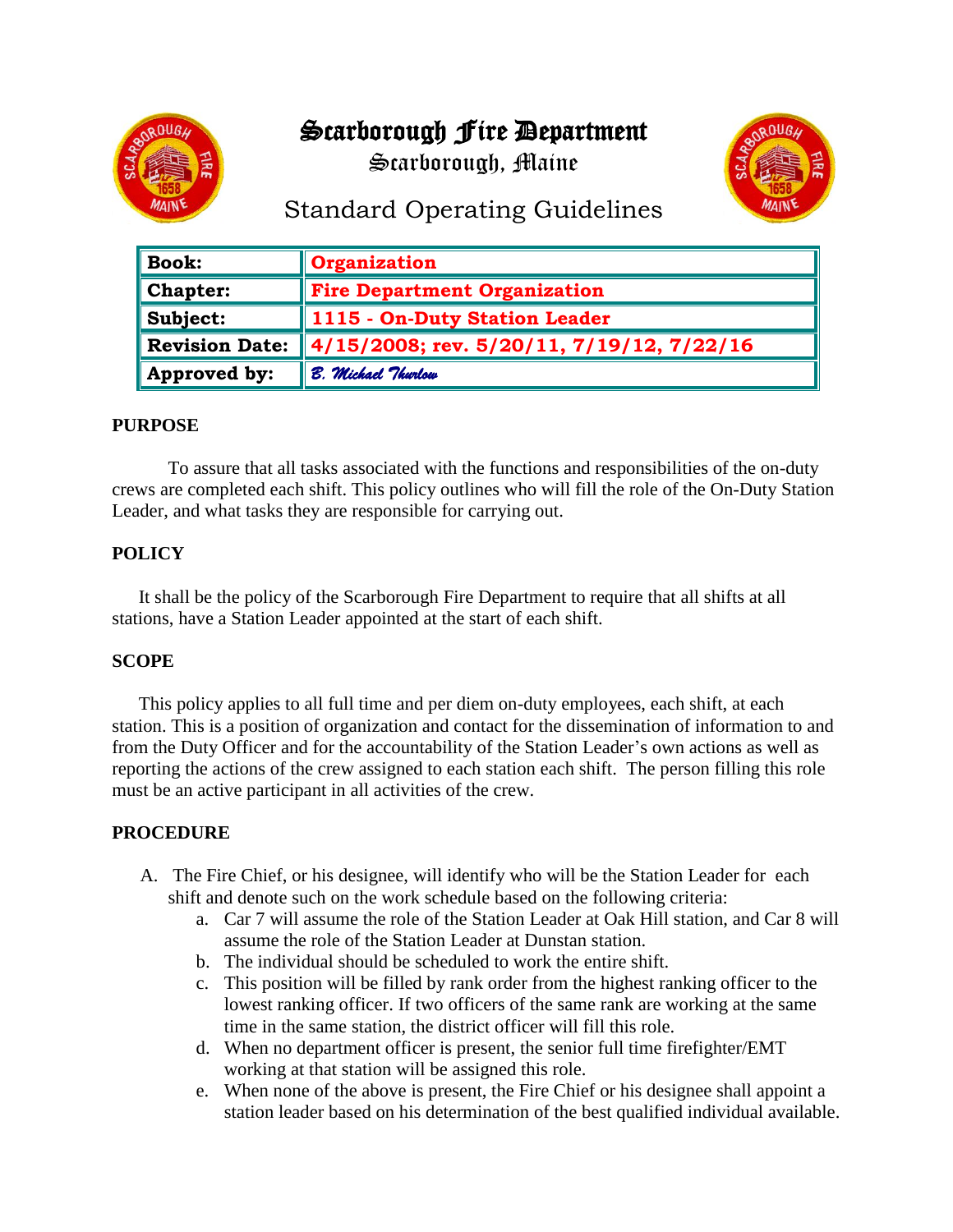- B. The Duty Officer will call each station at the beginning of the shift to speak with the Station Leader to inquire and make notifications of the following at a minimum:
	- a. Verify crew members are present for the shift.
	- b. Review requests from the Station Leader to make changes to the scheduled assigned roles of the crew.
	- c. Assignment of special details or assignments.
	- d. Department training occurring during that shift.
- C. It will be the role of the Station Leader to assure his/her crew carries out the following tasks each shift:
	- a. Morning Shift Meeting: Convene an early meeting with the Duty Crew to determine:
		- i. Who the drivers are for the apparatus in the station. This should be done in the following manner:
			- 1. The schedule denotes ladder drivers and squad drivers.
			- 2. Any deviation from the established schedule must be logged and approved by the Duty Officer.
		- ii. Establish the officer or in the absence of an officer appoint an acting officer for each apparatus according to the following chain of command:
			- 1. Station leader
			- 2. Senior on-duty personnel
			- 3. On-duty apparatus driver
		- iii. Start the Daily Station log to document assignments and the shift's activities.
		- iv. Relay information to the crew from the Duty Officer briefing so they can plan for the day's activities.
	- b. Apparatus Checks: are to be performed and the associated reports ready by 0900 hrs. The apparatus are to be fully stocked, in a ready to respond state, and cleaned at all times.
	- c. Station Duties: are to be carried out per the station check list as necessary throughout the day to assure the facilities and apparatus are neat and clean for the public and for the safety of our personnel.
	- d. Special Assignments or Details assigned by the Duty Officer.
	- e. Notification: Once all Apparatus Check reports, Station Duty reports, and special tasks and assignments are complete, the completed information/forms will be sent electronically via the appropriate intranet forms, no later than 1600 hrs. This report should also include an explanation for any tasks or assignments that were not completed by the end of the shift.
	- f. Training: A minimum of 30 minutes will be spent by the crew on valuable training each shift, unless Department training has been assigned for the shift.
	- g. Physical Fitness: The Station Leader will allow his crew 30 minutes of physical fitness as outlined in the Department's Health and Wellness SOP #1344. {If interrupted by calls or special assignments, time specific tasks are expected to be completed as soon as possible thereafter.}
	- h. Reports: The station leader shall confirm that the crew has completed all NFIRS, ePCR, Payroll, Station, and any other required reports/logs prior to the end of the shift.